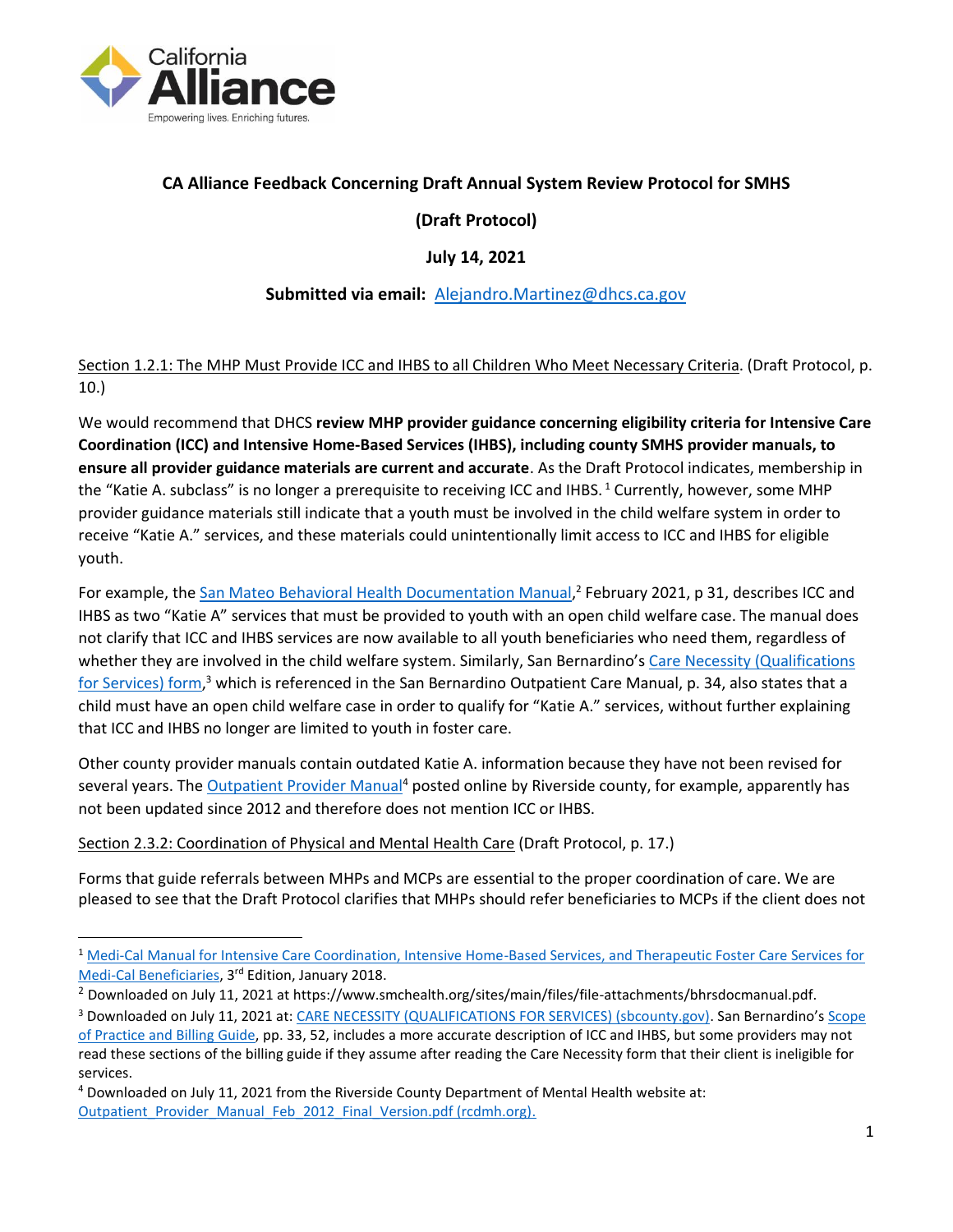

have a SMHS-included diagnosis, rather than whenever the beneficiary's level of mental health impairment is considered "mild" or "moderate."

In addition, because MHP-MCP referral forms play a key role in ensuring access to appropriate services, we would recommend that **DHCS seek feedback from a broad range of stakeholders concerning the content of these forms.**

**We also suggest that DHCS require all counties to use the same statewide MHP-MCP referral form.** A single statewide form will avoid obstacles to care that can be created by individual county forms with flawed referral standards. For example, although youth are eligible for SMHS as long as they have a SMHS-included diagnosis that can be corrected or ameliorated by the SMHS,<sup>5</sup> one MHP's medical necessity screening form conflicts with this standard and therefore risks denying SMHS for eligible youth. The form establishes an algorithm that directs providers to refer youth to the MCP unless the child presents with a relatively serious mental health impairment. For instance, according to the form's algorithm, a six-year-old with "moderate" depression and "assaultive" behavior problems should be referred to the MCP,<sup>6</sup> even though many children meeting this description could qualify for SMHS.

Finally, we note that the Draft Protocol does not include the review of comparable procedures for referring clients for Medi-Cal substance use treatment services. In light of the frequency with which mental health and substance use conditions co-occur, we believe it is equally **important for DHCS to ensure that MHP procedures for referring beneficiaries to Drug Medi-Cal plans are properly implemented.**

Section 3.1.4: MCPs Shall have a Method to Detect Both Underutilization and Overutilization of SMHS. (Draft Protocol, p. 22)

We are pleased to see the Draft Protocol requires MHPs to implement mechanisms to detect not only overutilization but also underutilization of services. In addition, **when an MHP determines that a SMHS is underutilized, we would recommend that DHCS hold the plan accountable for taking concrete steps to ensure adequate access to those services**. Potential corrective measures include those listed below.

- Increase reimbursement rates for the underutilized service.
- Remove "contract caps" on the number of beneficiaries each provider can serve.
- Eliminate MHP requirements that referrals be made only through the MHP, rather than directly to providers.
- Remove limits on the types of services each MHP provider may deliver (if they are otherwise qualified to provide those services.)
- Give providers greater flexibility to shift funding between programs that deliver the underutilized service, in order to better meet the actual demand for those services.

<sup>5</sup> DHCS IN [16-061.](https://www.dhcs.ca.gov/formsandpubs/Documents/MHSUDS%20Information%20Notices/MHSUDS_16-061.pdf)

<sup>6</sup> Alameda County's Child 6 – [17 Behavioral Health Screening Form for Assessment and Treatment as Medically Necessary,](http://www.acbhcs.org/providers/Forms/docs/Access/Child_6-17_BH_Screening.pdf) accessed on July 12, 2021 at: http://www.acbhcs.org/providers/Forms/docs/Access/Child\_6-17\_BH\_Screening.pdf.